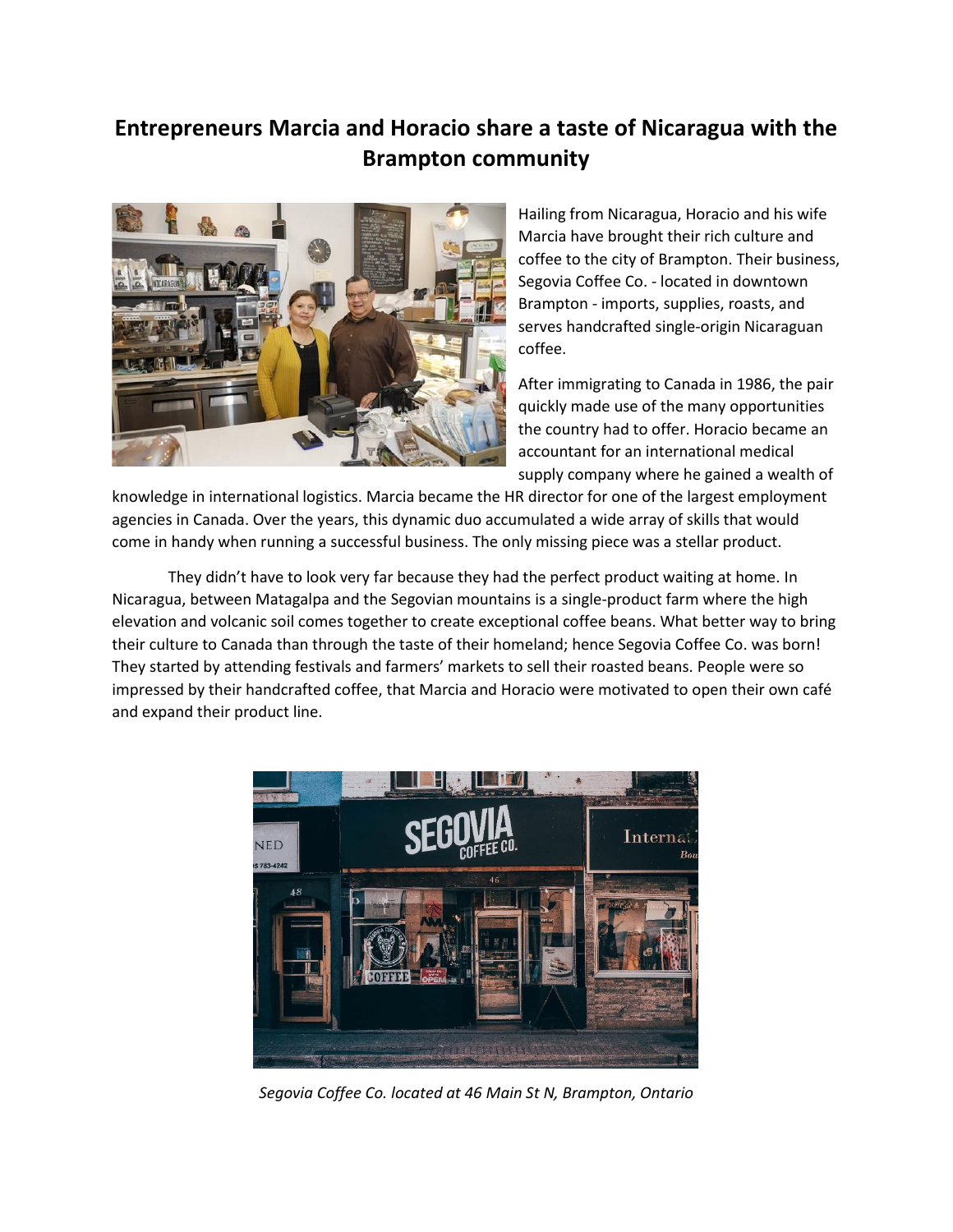When describing the journey to creating their business, Horacio explains, "*just because you know how to make bread doesn't mean you know how to set up a bakery. They're two different things. There are a ton of skills that you need in order to run a business. Your skills, personality, how you engage with customers, your vision, and so on. You can learn all of this as life goes on."*

They had the skills and exceptional product, next, they needed a location. Marcia and Horacio chose to establish their business in Brampton because of its diversity and sense of community. As members of the Downtown Brampton Business Improvement Area (BIA) and Brampton Board of Trade (BOT), they are able to stay connected with the community. They have also participated in seminars and networking events at the Brampton Entrepreneur Centre (BEC) which Horacio extols as a "great place for people trying to become entrepreneurs to exchange ideas with others."



Their involvement in community extends beyond Brampton and reaches all the way to Nicaragua. As part of a desire to uphold the highest standards in all aspects of their business, Horacio explains that they "…pay not just the fair price, but the best price because we are all a family. There is no negotiation on quality so they tell us the price and we pay. That's it." Not only do they actively serve their Brampton community, Marcia and Horacio also positively contribute to their community in Nicaragua by paying a premium for coffee beans. In an industry that is notorious for unfair wages, their business practices are an example of small businesses as a driving force for positive change locally and globally.